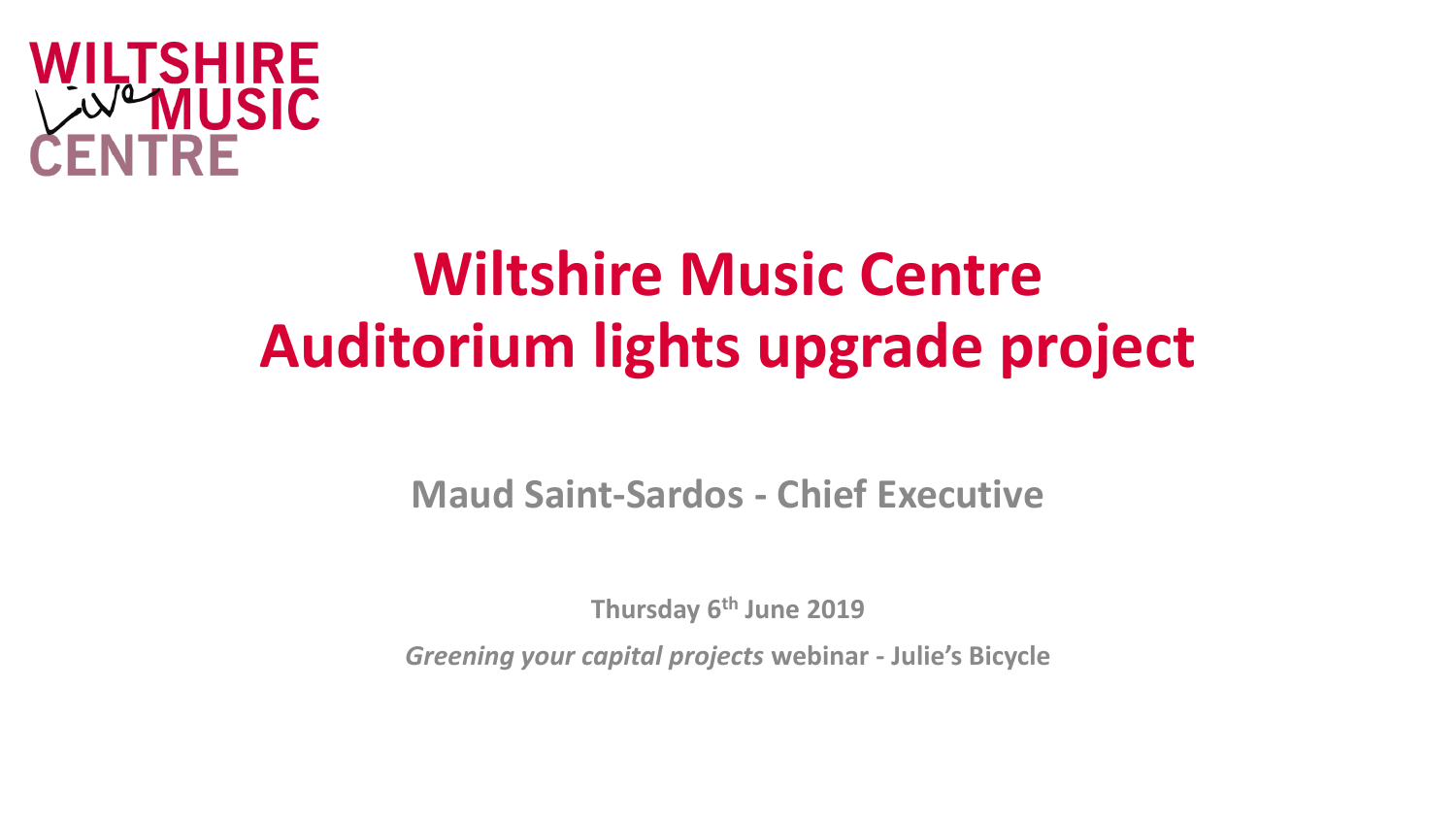# **Introduction to the Wiltshire Music Centre**

- **30 years ago: an ambitious vision for Wiltshire**
- **Today:** a multi-purpose Centre maximising the opportunities for live music to **inspire, enrich and transform people's lives**
	- A 300-seat concert hall hosting over 160 events a year across all music genres (WMC or 3<sup>rd</sup>-party)
	- A Creative Learning house, with c. 30 projects delivered at WMC and across Wiltshire every year
	- A community hub, with many different individuals and groups practising, rehearsing every week



- An Arts Council England National Portfolio Organisation and registered charity
- **Built to high environmental and accessibility standards**

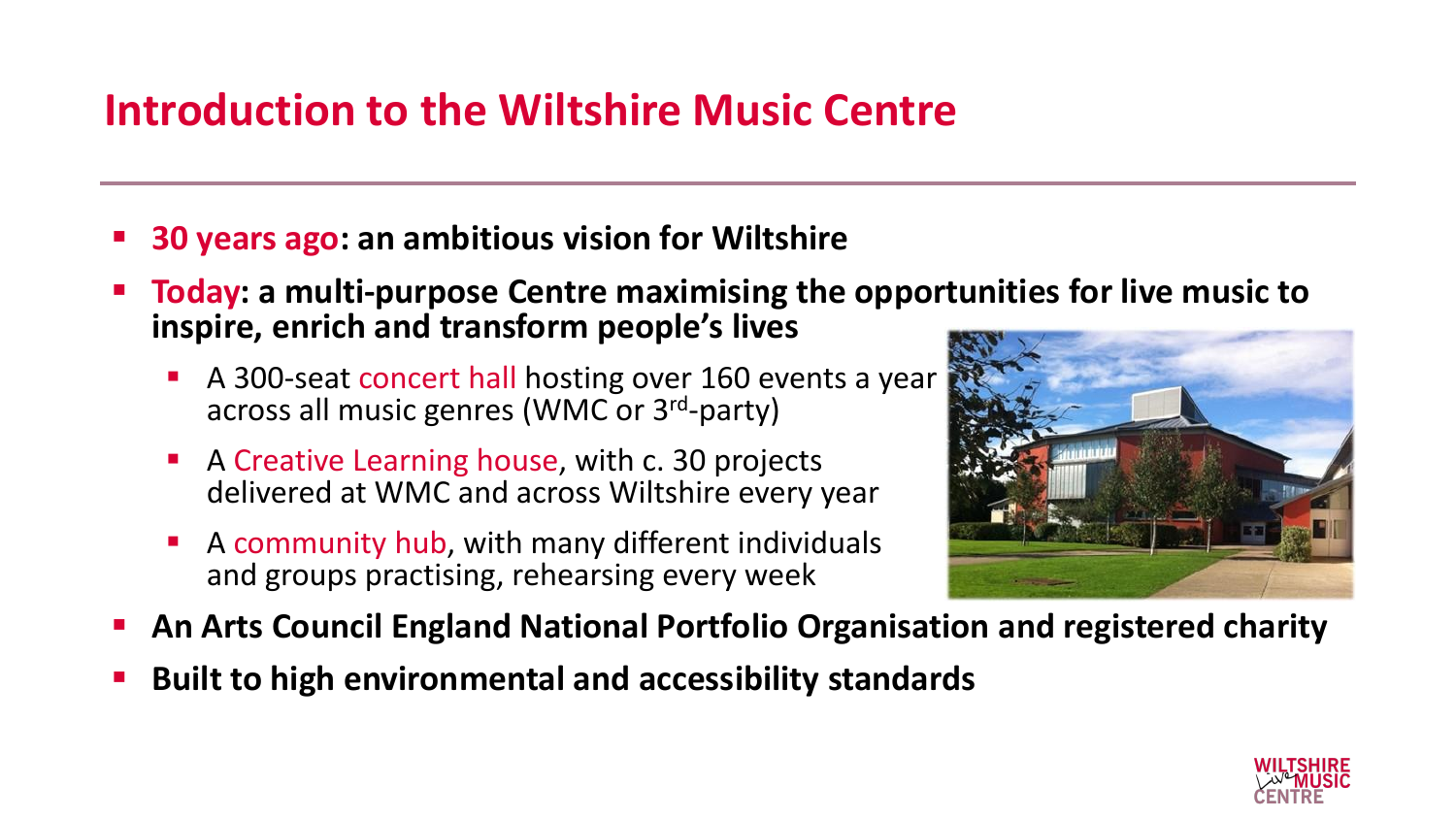# **The auditorium lights upgrade project**

- In 2017, stage lighting system and infrastructure
	- Dating back to WMC creation for the most part, i.e. 1997
	- Limited front stage lighting
- **On-going multi-year energy saving programme**



- Lighting in the back stage and front of house areas gradually changed to LED
- **WMC's 20th Anniversary Appeal launched in 2017 with 3 priorities:**
	- **1. Music-making for all**: our Creative Learning programme in the community
	- **2. Artistic excellence**: bringing the UK and world's best musicians to Wiltshire
	- **3. A greener future**: new auditorium lighting

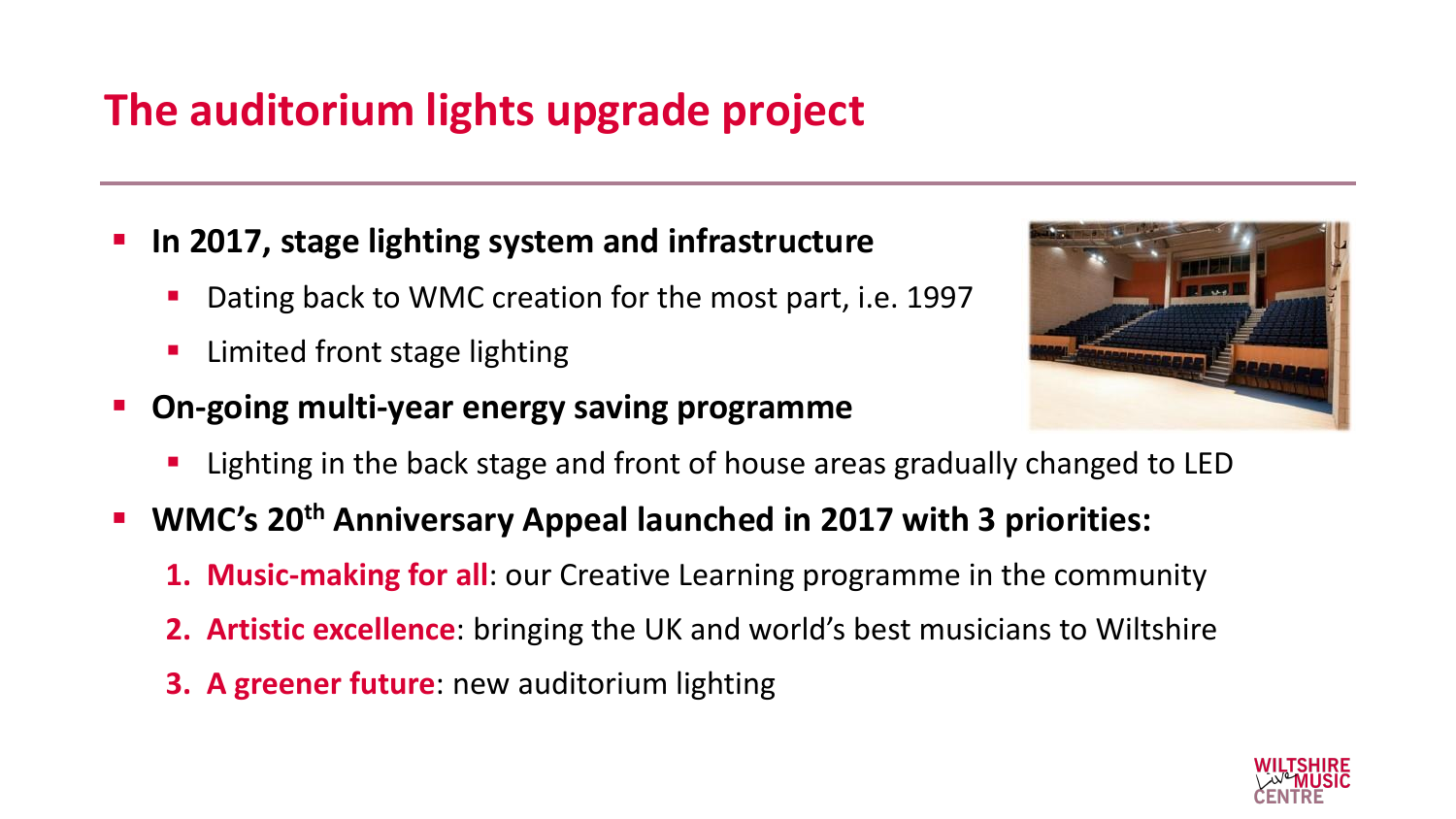# **Key technical elements**

- **Lights: installing new LED lights across the stage** 
	- Replace 38 existing inefficient lights with latest technology, energy efficient, higher quality and fully dimmable colour LED lights (pan, tilt, colour change and zoom capability)
- **Power infrastructure: replacing existing dimmer racks** 
	- Accommodate the new technology, make it more reliable and enable more flexibility for our Venue Technician
- **Control: installing lighting control protocol DMX and splitters** 
	- Enabling remote-control system used to operate pre-set lighting states
	- Installing a new lighting desk to take full advantage of the new system, improve audience experience and speed up technician's workflow



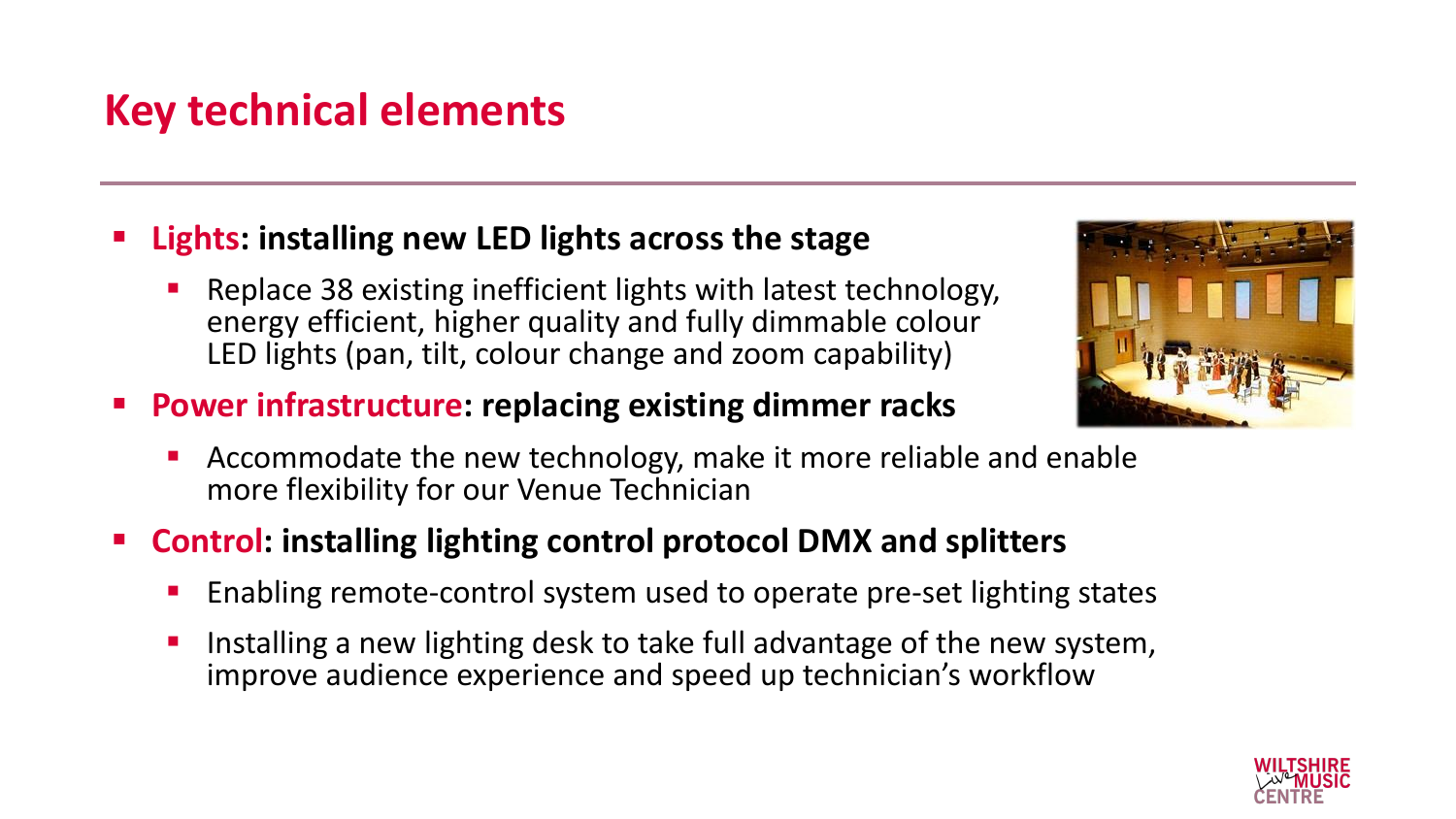# **Main benefits**

#### **Example 2 Reduce energy costs**

■ 80 watts per bulb instead of the 575 watts per existing bulb

**EX** Reduce bulb costs and future proof the set up (incandescent lights phased out)

**EX** Reduce our CO2 emissions and improve the energy efficiency rating

- **Slightly reduce our maintenance / testing costs**
- **Simplify processes and save Venue Technician & Concert Manager time**

**EXA Improve community facilities for 60,000 people per annum • Diversify the range of performances we are able to host at the Centre** 

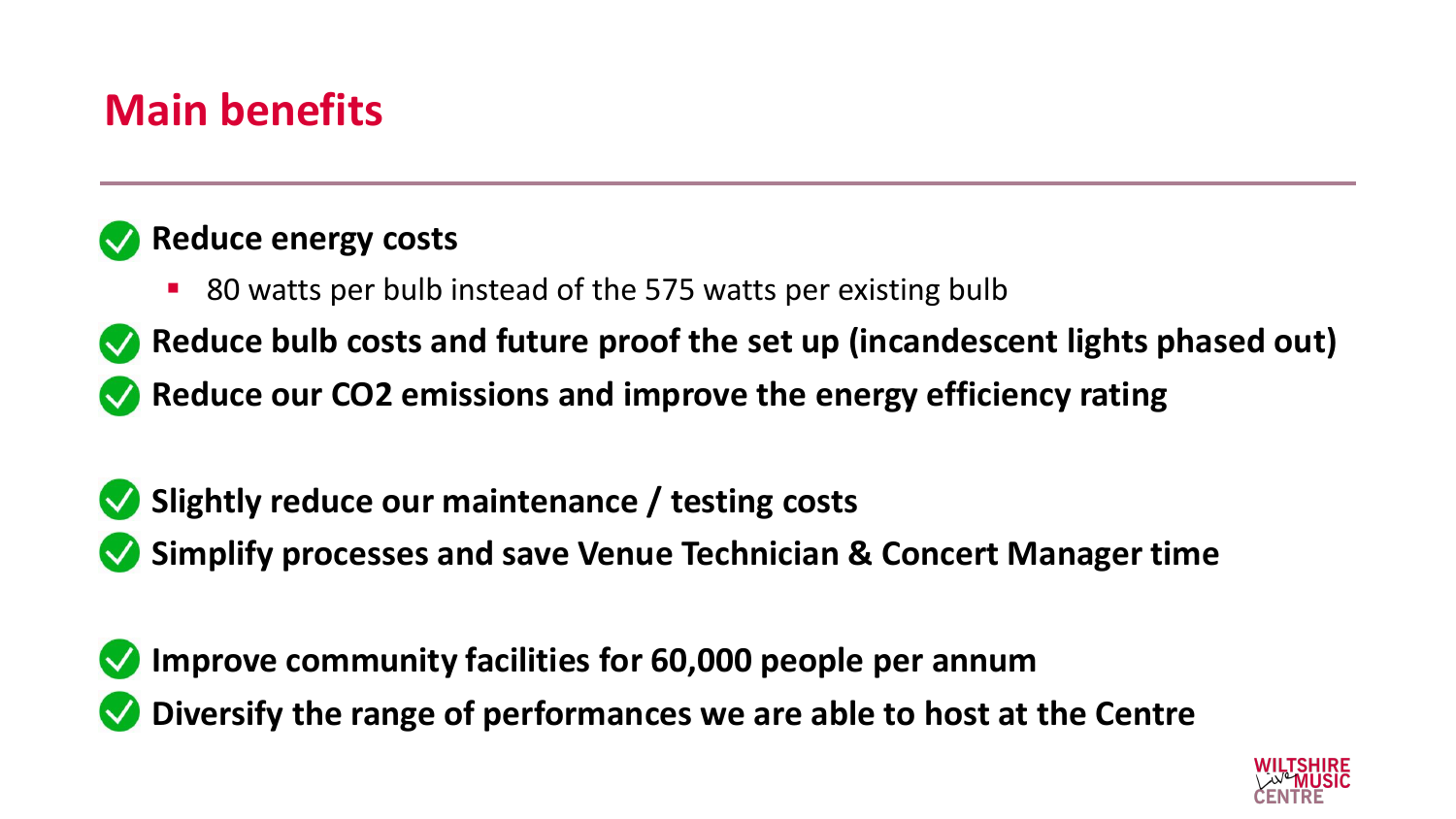- **Overall financial cost: c. £71K + VAT**
	- **EXTERS FIREST FIREY EXE** First significant fixed assets costs for several years

#### ▪ **Other resources costs:**

- 2 weeks when the auditorium could not be used
- 2 weeks of supervision and support by our Venue Technician
- Communications and fundraising resources
- Overall team effort

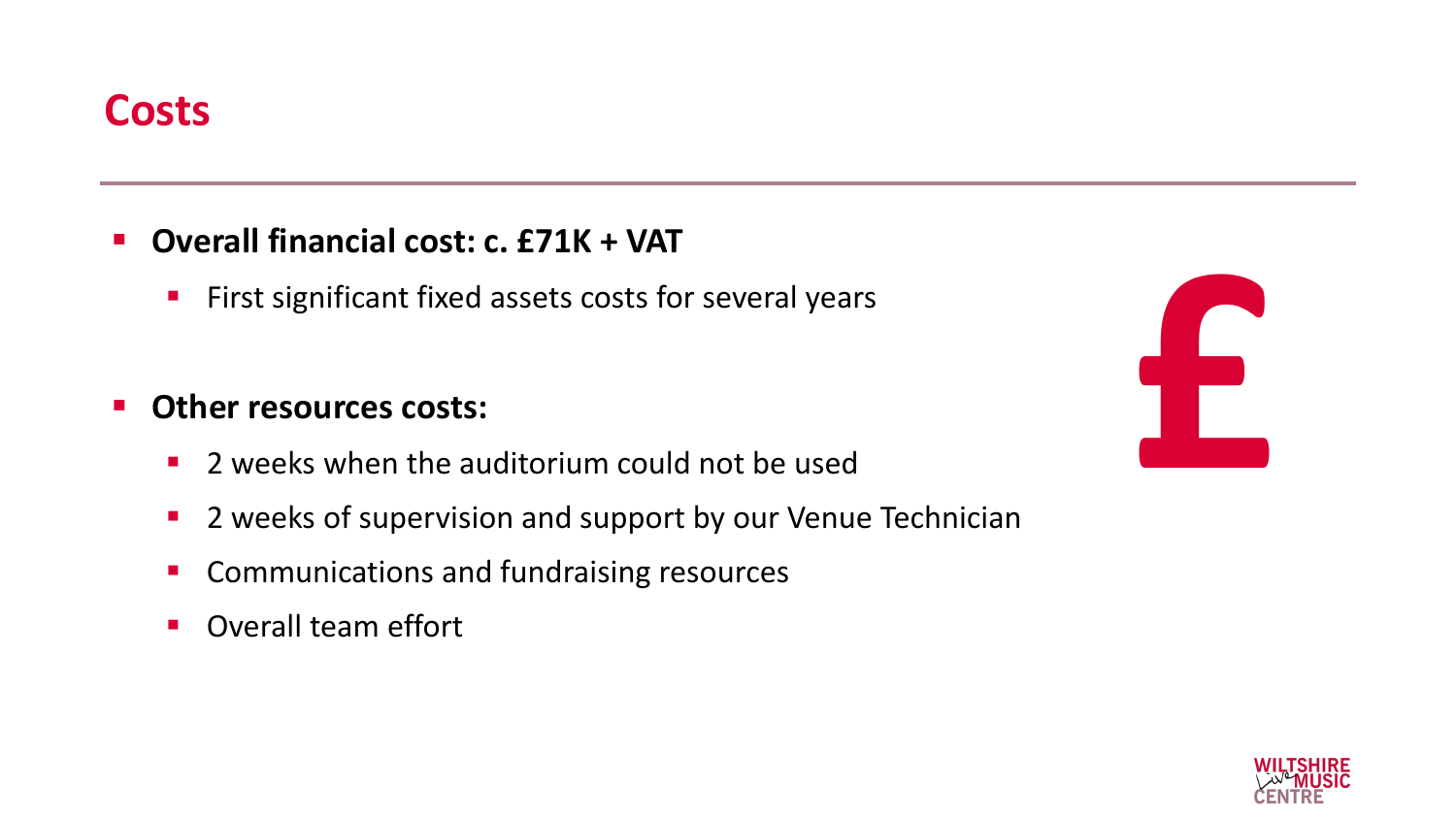### **From a blue sky idea to implementation**



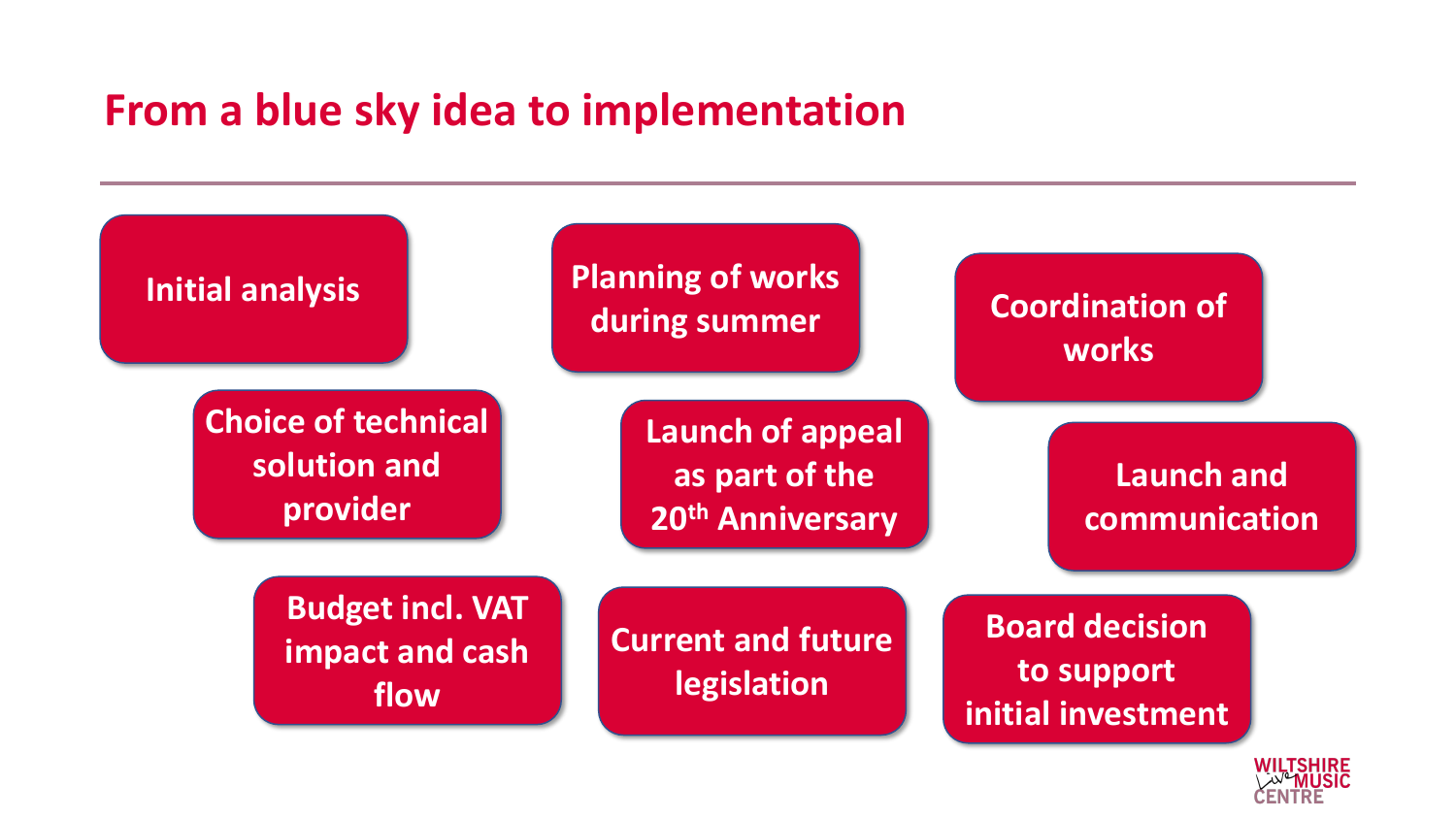# **Communications and fundraising**

- **20<sup>th</sup> Anniversary Appeal communication** 
	- Specific brochure detailing the project
	- Highlighted in all regular communication, speeches etc.
- **M&S Community Energy Fund** 
	- Community fund based on number of votes
	- Involving local and regional media, sponsors, Trustees, partner school, Climate Friendly Bradford on Avon, etc.





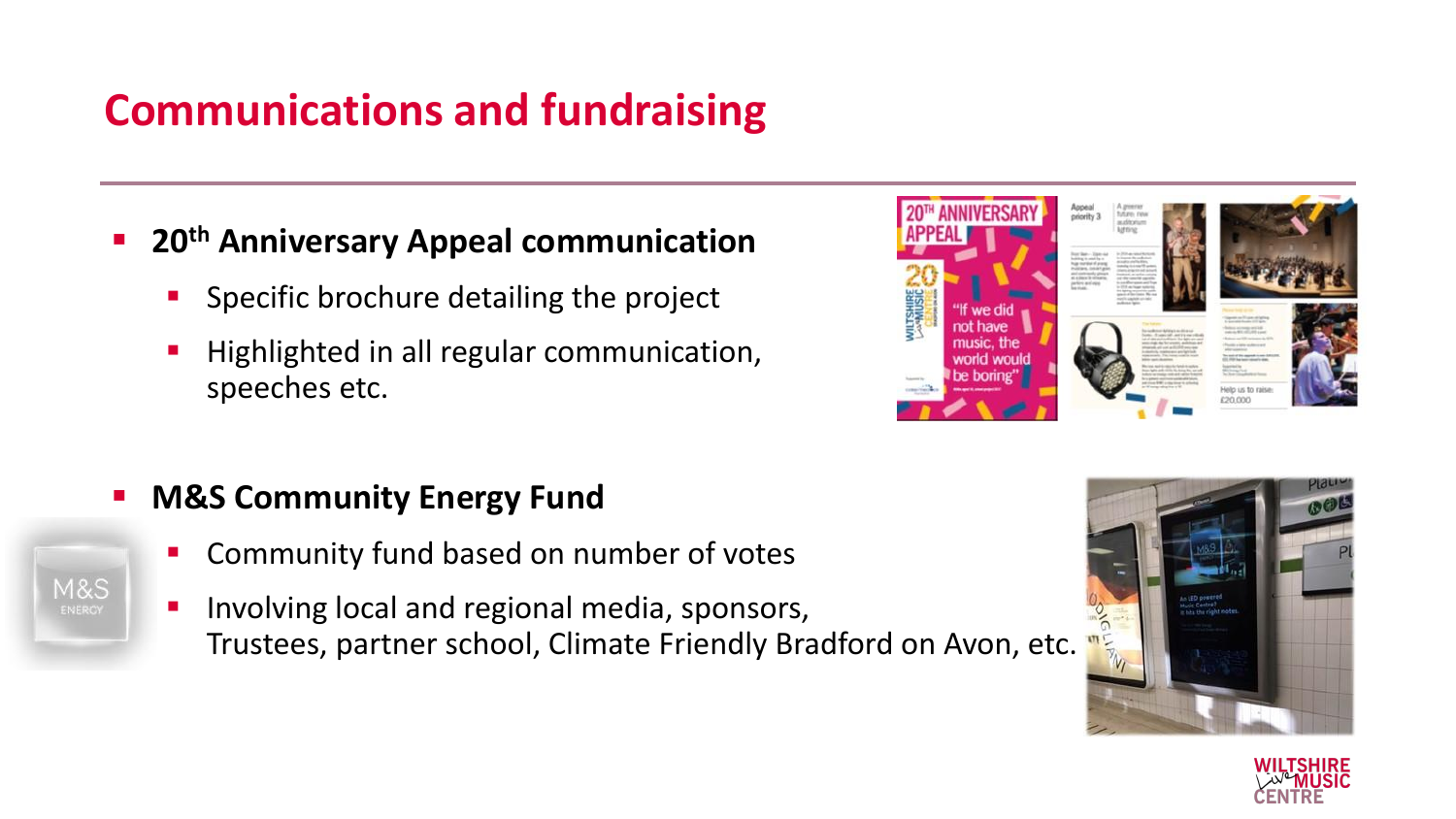# **An opportunity to connect beyond the usual supporters**

#### ▪ **Individual donors**

- E.g. £5,000 donation from a volunteer
- **Companies**
	- Significant support from the Doric Group / Ashford Homes early on
- **Local initiatives and groups**
	- Bradford on Avon general
	- **E** Climate Friendly Bradford on Avon



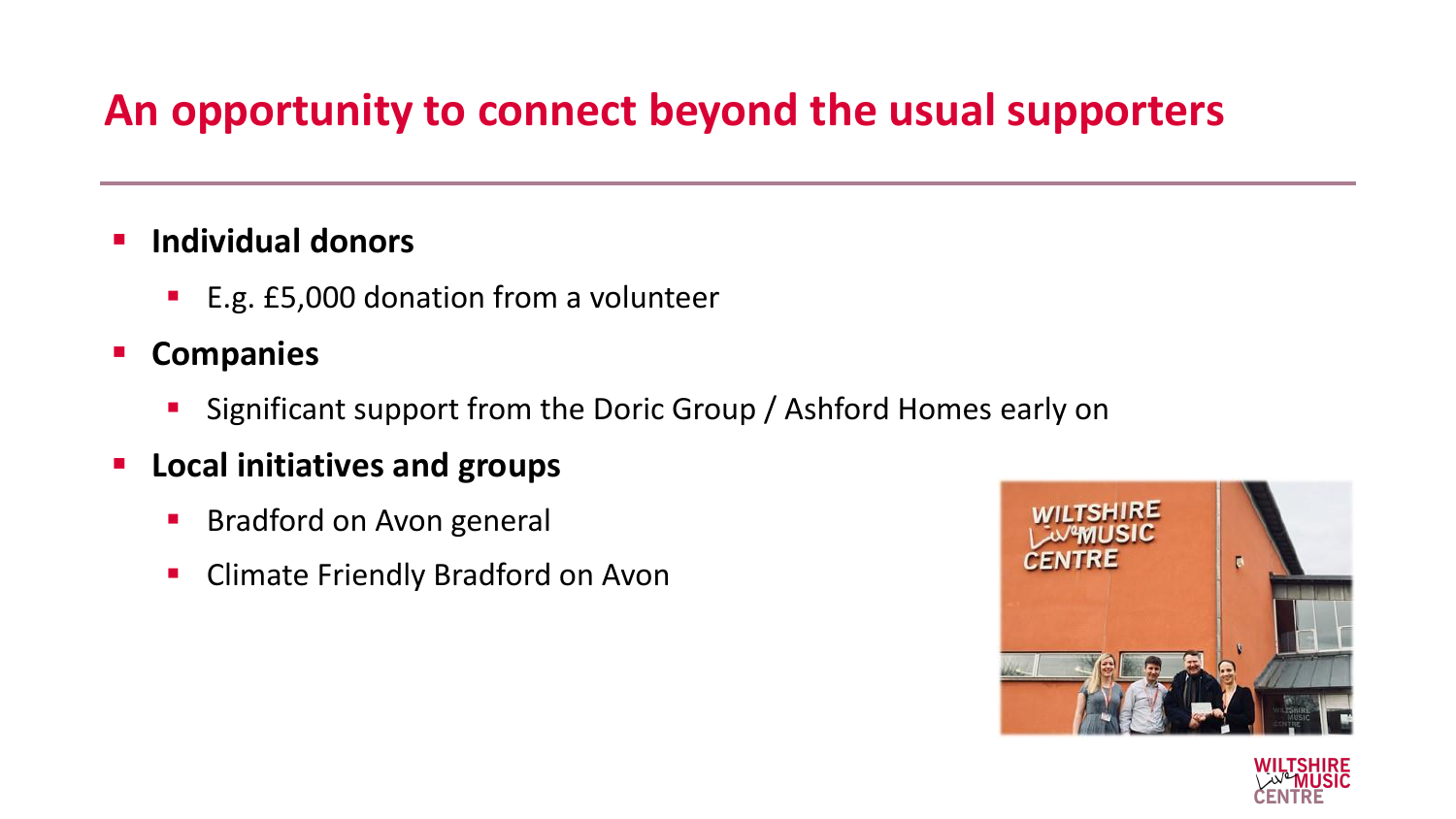# **A busy summer**











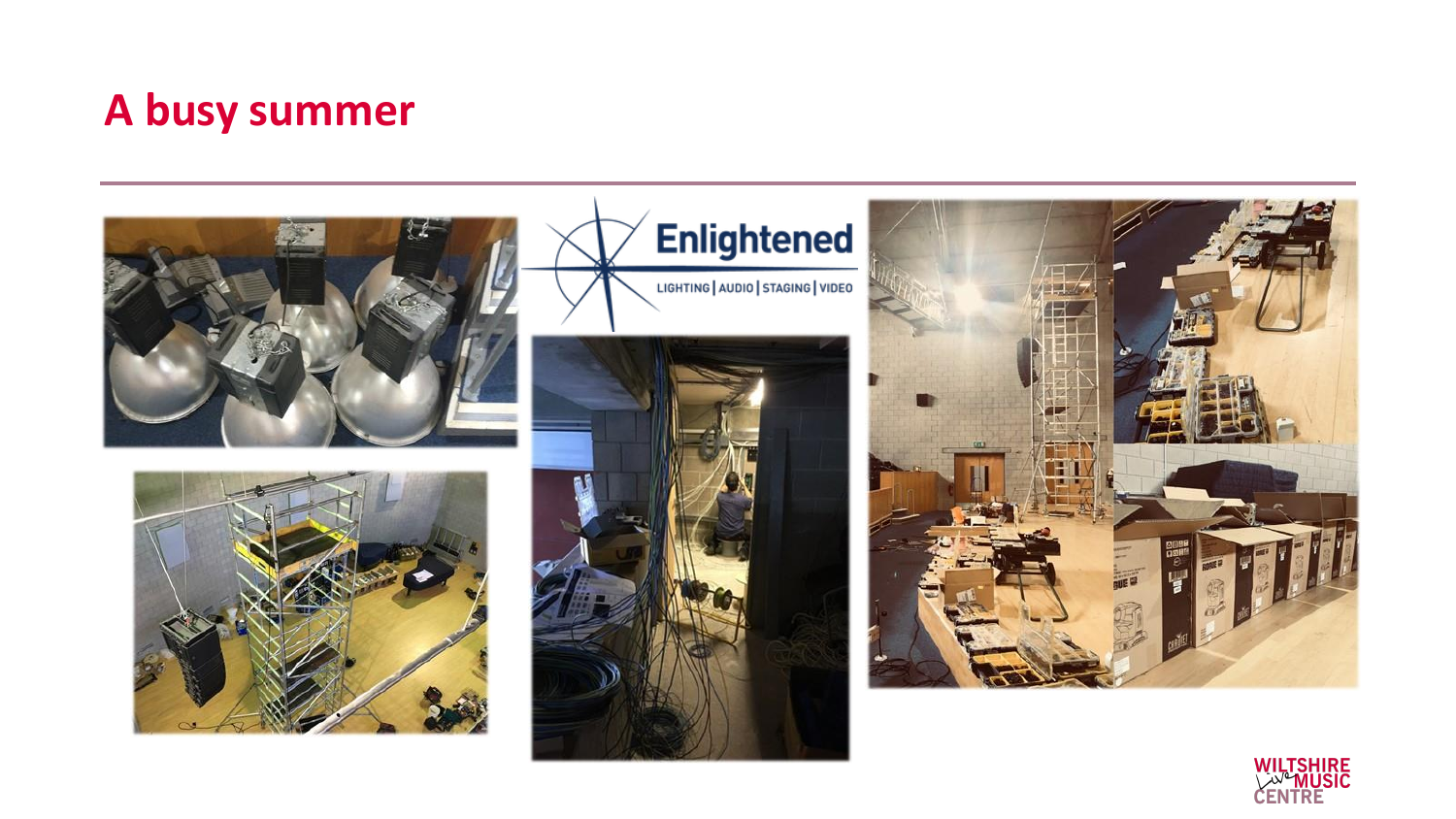## **All worth it**



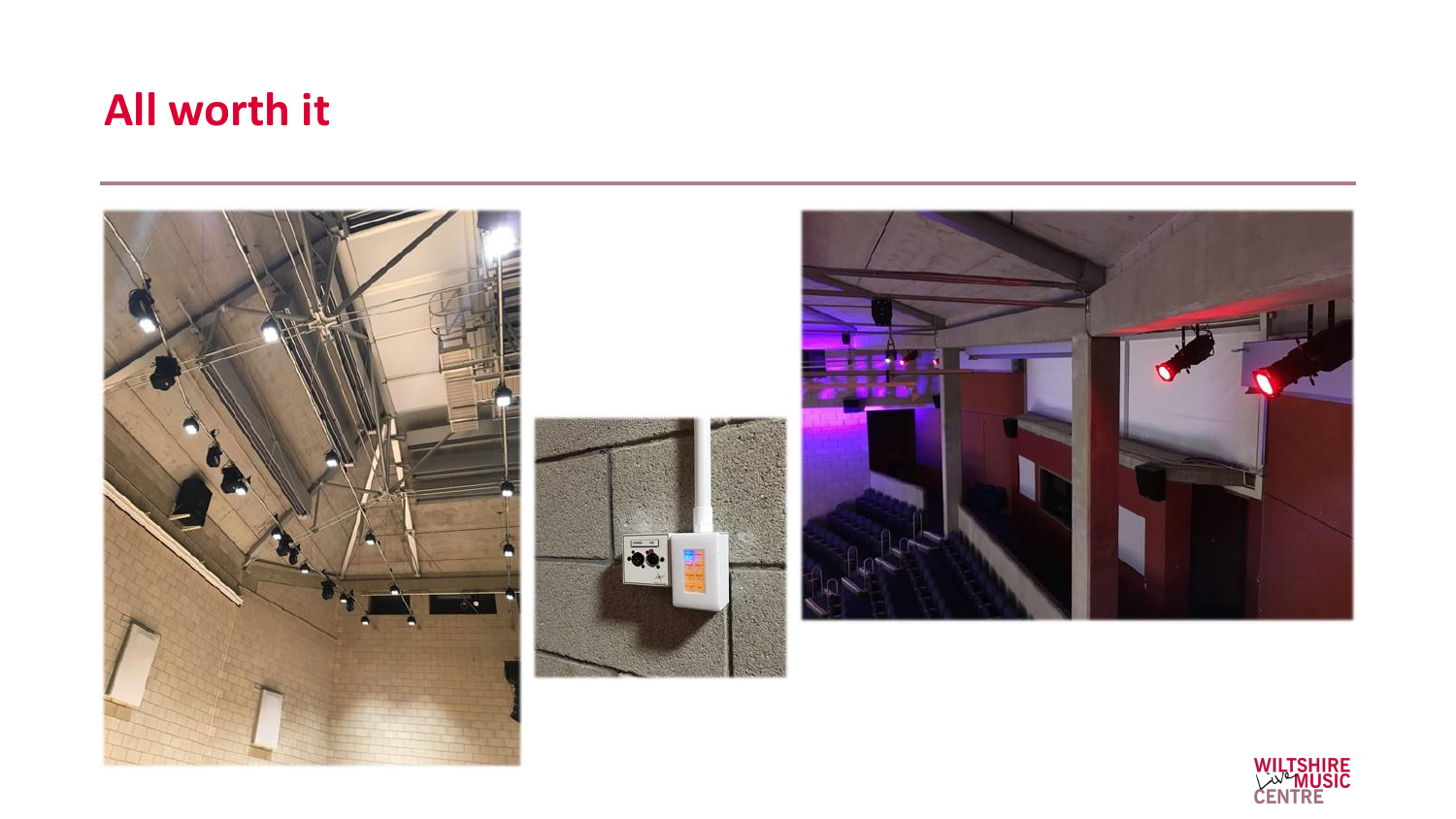# **Definitely worth it**

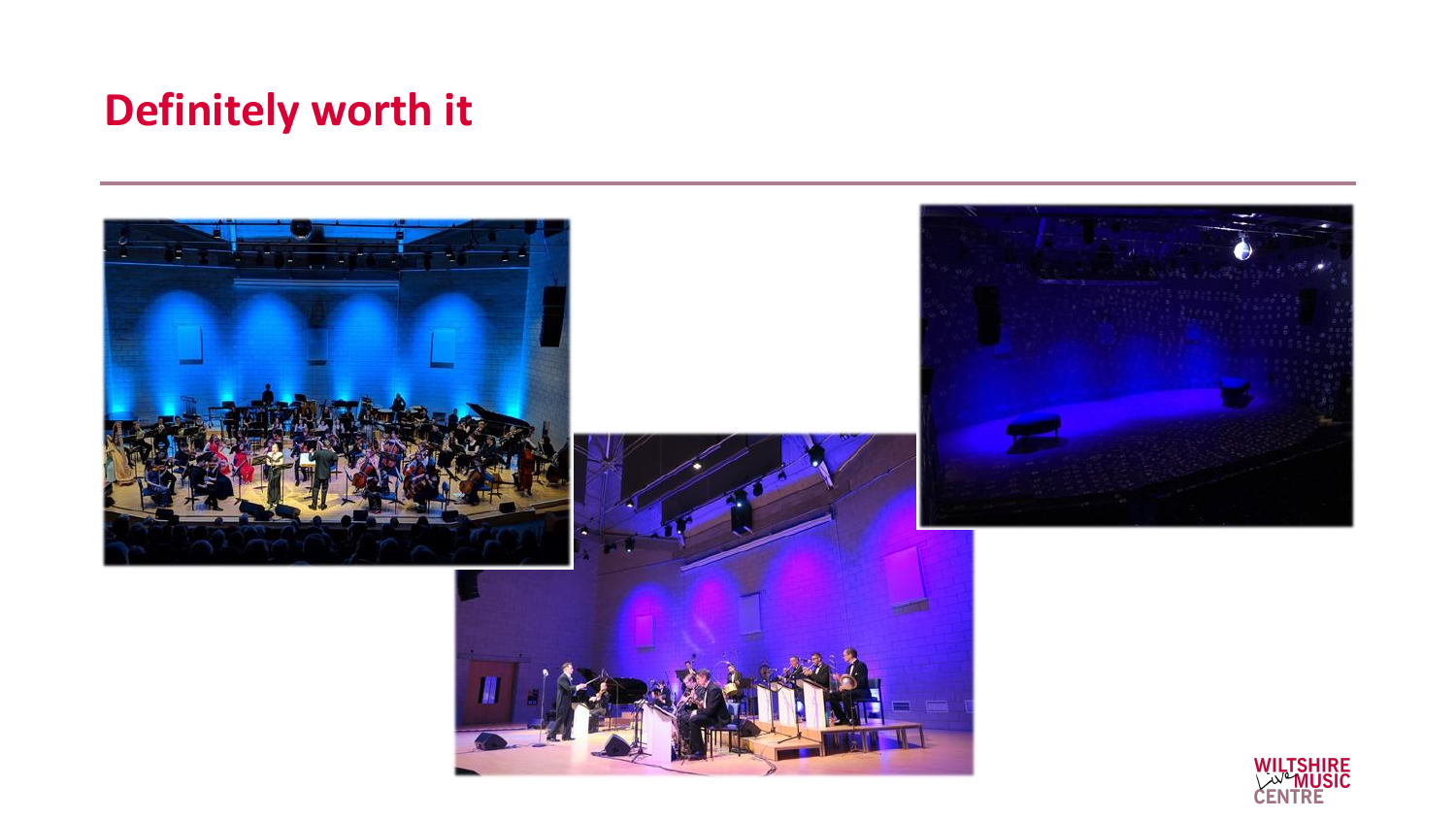# **Key insights**

- **Manage expectations re. what the project actually aims to achieve**
- **Don't underestimate the amount of resources this will require from the whole organisation...**
- ...but make the most of this project to generate **interest, enthusiasm and momentum inside and outside the organisation**
- **Turn the fundraising risk into an opportunity to connect with different groups and networks**
- Always have a contingency plan: financial, operational
- **It does not stop with the project delivery – be clear about the expected benefits and how this will be followed up on**